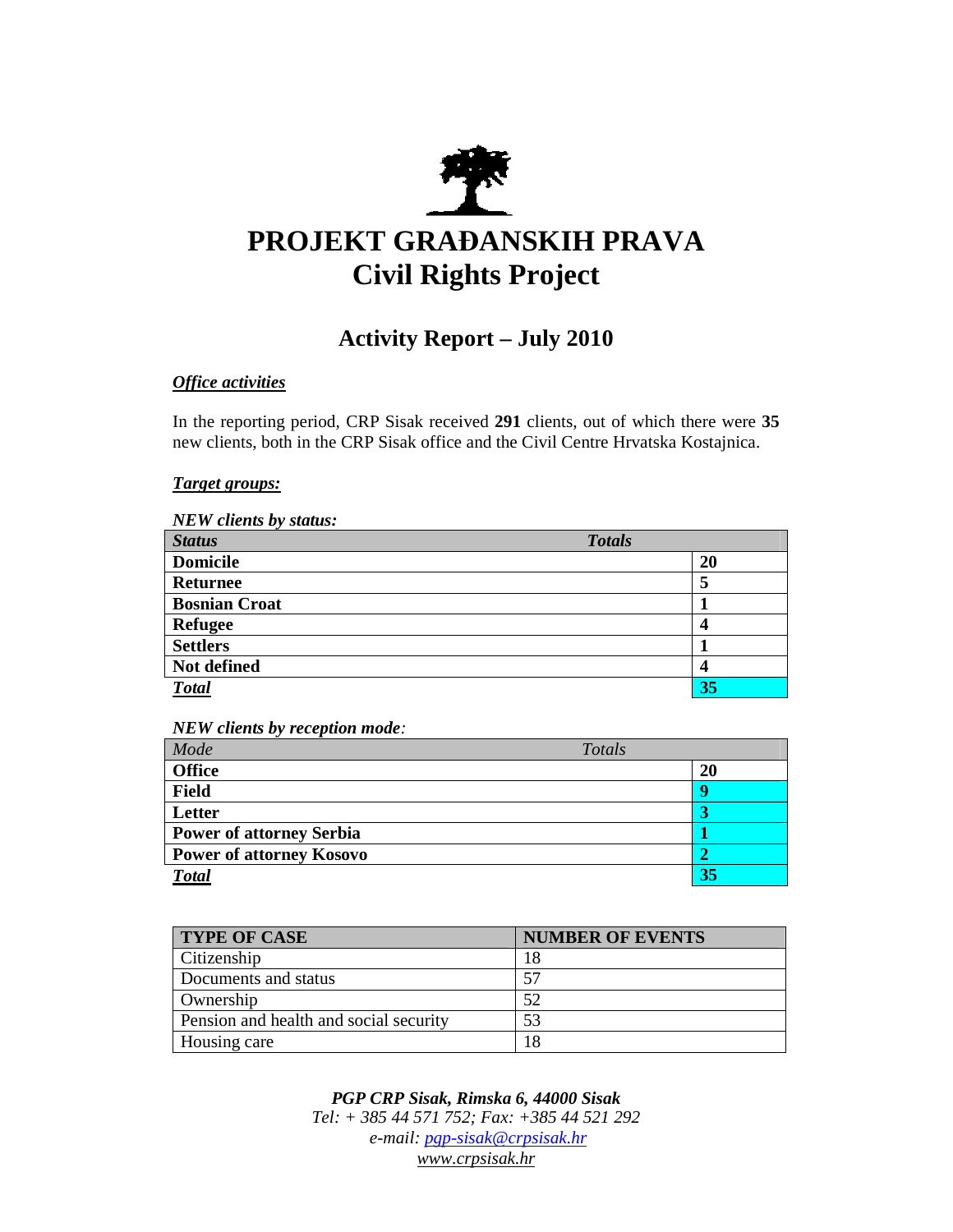| Tenancy rights                                           | 14  |
|----------------------------------------------------------|-----|
| Labour                                                   |     |
| Family violence                                          |     |
| Free legal aid                                           | 14  |
| Other: other legal issues, information,<br>courses, etc. | 88  |
| <b>TOTAL</b>                                             | 326 |

During the reporting period, there were **199** successfully solved request. They mainly relate to documents, establishment of ownership and other cases.

| ASSISTANUL                                              |     |
|---------------------------------------------------------|-----|
| Personal documents issued                               | ┑   |
| Appeals/complaints                                      | 2   |
| Lawsuits                                                | 2   |
| Administrative lawsuits                                 |     |
| Letters                                                 | 33  |
| Requests                                                | 21  |
| Submissions                                             | 27  |
| Legal and psychosocial and other types of<br>counseling | 145 |
| Quick advises                                           | 99  |
| <b>TOTAL</b>                                            | 341 |

### **ASSISTANCE**

#### *Legal issues*

The legal issues that CRP has been dealing with remain the same, as it can be seen in the table above (type of case.) Also, despite of some changes in proceedings, the problems related to cases remain generally the same: lengthy proceedings, postponing of court hearings, not encouraging the return of refugees, etc. The courts and administration do not act impartially when the State is involved in the case, but exactly the opposite, being completely on the side of the State. The laws, even when they are good, are not being applied well, etc.

The Law on free legal aid is an example of a bad law, as it is too restrictive and too bureaucratic, which has been proved by its results and statistics for the year of 2009.

On 26 July, CRP participated at a conference in Zagreb on Access to Justice: Implementation of the Law on free legal aid. The conference was organized by the Ministry of Justice, Center for Human Rights and Coalition for promotion and protection of human rights. The CRP's representative spoke at the conference, providing CRP's statistics regarding the free legal aid, which showed that the effects of the state free legal aid system were very modest, especially when compared with the needs in the field.

Namely, regarding the fact that the CRP in 2009 had the biggest number of cases of free legal aid under the Law on free legal aid among legal aid providers, it may be concluded that the CRP has been successfully implementing the Law on free legal

> *PGP CRP Sisak, Rimska 6, 44000 Sisak Tel: + 385 44 571 752; Fax: +385 44 521 292 e-mail: pgp-sisak@crpsisak.hr www.crpsisak.hr*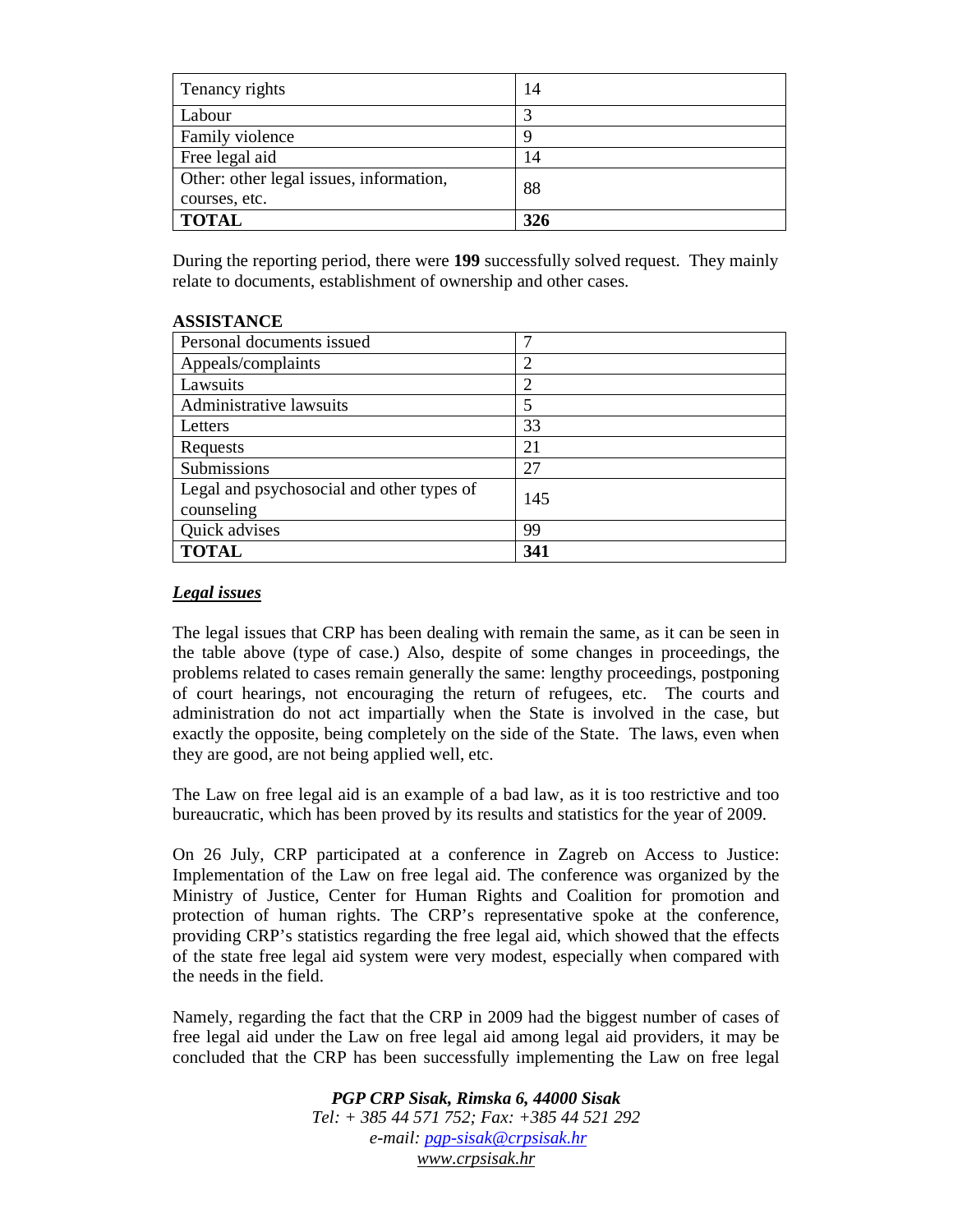aid. This relative success in 2009 is a result of big efforts put in by CRP in cooperation with the County office for free legal aid in Sisak in order to assist as many clients as possible to get right to legal aid approved. This cooperation included daily phone calls, explanations, discussions, visits, field visits to clients, etc.

However, the realistic result of the implementation of the Law may be seen from the CRP statistics. Therefore in 2009, there were 62 cases dealt with by CRP under the Law, among which the Ministry of Justice approved only 50. Among 62, there were 15 legal counseling, 43 submissions, 2 out of court settlement, 1 ECHR application and 1 general legal information.

In the same period, i.e. in 2009, CRP dealt with 4000 cases: 1028 general legal information, 1672 legal counseling, 1290 submissions (including lawsuits, appeals, revisions, constitutional complaints, administrative lawsuits, etc.) and 10 out of court settlements.

Therefore, there is a huge difference between the total number of CRP cases and legal actions taken and the ones that were approved by the Ministry of Justice. So, it is 4000: 62 (50).

Also, in 2009, CRP received HRK 14.528,00 (approximately EUR 2.000,00) from the Ministry of Justice. At the same time, CRP's other donors contributed with HRK 308.941,00 (approx. EUR 40.000,00) to providing of free legal aid. The difference is obviously huge.

CRP wrote 10 appeals in the cases in which the clients were rejected with right to free legal aid, as well as 1 administrative lawsuit in the case in which the client was rejected for free legal aid also at the second instance, i.e. by the Ministry of Justice. It means that the free legal aid system made 11 new cases, which do not come under the Law. The question is where these clients, as well as the other clients that do not fit into the Law on free legal aid, would turn to if there were no NGOs, and especially NGOs that have other projects that cover free legal aid, and especially regarding the fact that fees need to be paid for appeals.

At the conference, there were no conclusions made, but it was said that the conclusions would be made additionally?

#### *Other activities*

On 1 July, CRP Sisak participated at the celebration of the American Independence Day at the American embassy in Zagreb.

On 6 July, CRP Sisak visited and met with the Mayor of the town of Petrinja and his colleagues. The aim of the meeting was to inform the Mayor on reconstruction of the water supply system in the village of Klinac. CRP also informed the Mayor on its other activities in the area of Petrinja. The Town expressed their support for future CRP's activities.

On 5 and 6 July, a workshop on painting on glass was held in the Civil Centre in Hrvatska Kostajnica. The workshop was led by Ms. Tatjana Sebek Markusic. 15

> *PGP CRP Sisak, Rimska 6, 44000 Sisak Tel: + 385 44 571 752; Fax: +385 44 521 292 e-mail: pgp-sisak@crpsisak.hr www.crpsisak.hr*